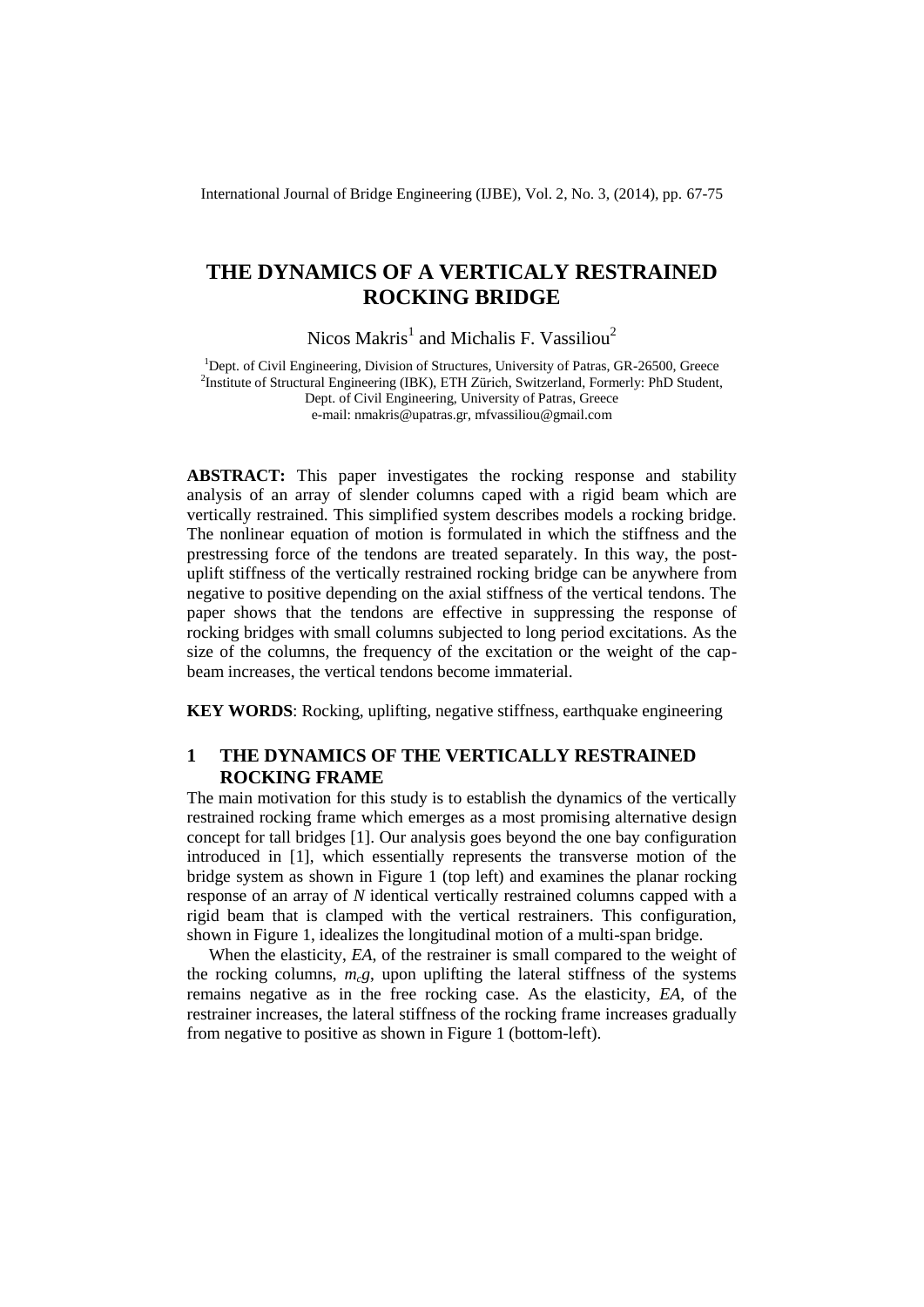Assuming that the rocking column will not topple, it will recenter, impact will happen at the new pivot point and subsequently it will rock with opposite



*Figure 1.* Transverse (top left) and longitudinal (top right) sections of the vertically restrained rocking frame together with the moment-rotation diagrams for various values of the dimensionless stiffness of the tendon EA/m<sub>c</sub>g (bottom-left) and the dimensionless pretestressing force  $P_o/m_c g$  (bottom right.)

rotations. During rocking, the dependent variables  $u(t)$  and  $v(t)$  of the center of

mass of the cap-beam with mass 
$$
m_b
$$
 are given for  $\theta(t) < 0$  and  $\theta(t) >$  by the  
following expressions:  

$$
\ddot{\theta} \quad t = -\frac{1+2\gamma}{1+3\gamma} p^2 \left[ \sin \alpha \operatorname{sgn} \theta - \theta + \frac{\ddot{u}_s}{g} \cos \alpha \operatorname{sgn} \theta - \theta \right] -
$$

$$
-\frac{2}{1+3\gamma} p^2 \sin \alpha \sin \theta \left[ \underbrace{\frac{EA}{m_c g}}_{\text{elasticity}} \tan \alpha + \underbrace{\frac{P_o}{m_c g} \frac{1}{\sqrt{2-2 \cos \theta}}}_{\text{prestressing}} \right]
$$
(1)

Where  $p = \sqrt{\frac{3g}{4R}}$  and  $\gamma = \frac{m_b}{N m_c}$ *m Nm*

The first bracket in equation (1) describes the dynamics of the free standing rocking frame [2,3] whereas the second bracket describes the contribution of the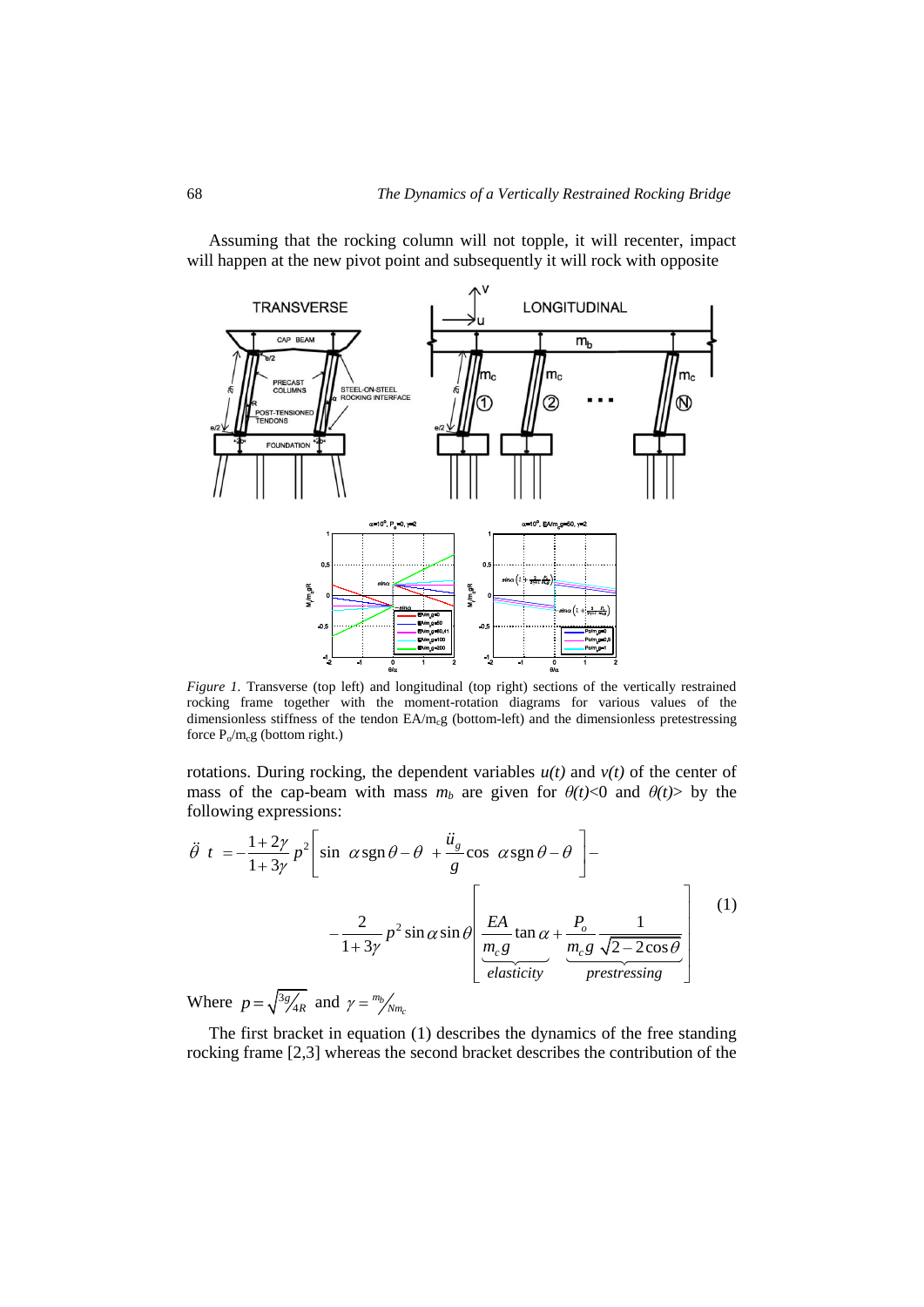Makris N, Vassiliou M 69

vertical tendons. The only damping in the system comes from energy loss during impact. The ratio of the kinetic energy of the rocking frame after and before impact [2] is:

$$
r = \frac{\dot{\theta}_2^2}{\dot{\theta}_1^2} = \left(\frac{1 - \frac{3}{2}\sin^2\alpha + 3\gamma\cos 2\alpha}{1 + 3\gamma}\right)^2
$$
 (2)

## **2 COMMENTS ON THE EFFECT OF THE RESTRAINING TENDONS AND THE MASS OF THE CAP BEAM**

The mathematical structure of equation (1) offers some valuable information regarding the effectiveness of the vertical restrainers in association with the size of the columns and the weight of the cap-beam. The term associated with the first bracket of equation (1) expresses the dynamics of the free-standing rocking

frame ([2], [3]). The quantity  $\hat{p} = \sqrt{\frac{1+2}{1-2}}$  $1 + 3$  $\hat{p} = \sqrt{\frac{1+2\gamma}{n}} p$  is the frequency parameter of the

free-standing rocking frame showing that its dynamic response is identical to the rocking response of a single free-standing column with the same slenderness; yet with larger size – that is a more stable configuration.

The term associated with the second bracket of equation (1) expresses the contribution of the vertical restrainers. As the size of the columns increases (smaller *p*), the effectiveness of the vertical restrainers is suppressed with  $p^2$ ; while the effectiveness of the restrainers further reduces as the weight of the cap-beam increases (large *γ*). Simply stated, the combination of a heavy deck atop tall columns enhances the seismic stability of the free-standing rocking frame while it reduces the effectiveness of the vertical restrainers.

On the other hand, at the limiting case of a massless rigid cap-beam  $(\gamma=0)$ , equation (1) indicates that the vertically restrained rocking frame experiences an apparent restraining stiffness that is 4 times larger and an apparent prestressing force that is 2 times larger than the corresponding values of the solitary rocking column that is vertically restrained with the same tendon (same  $\frac{E}{m_c g}$  and same

 $\int_{m_c g}^{P_o}$  , [4]).

### **3 FROM NEGATIVE TO POSITIVE STIFFNESS**

In the vertically restrained rocking frame, the negative stiffness originates from the fact that as the rotation increases the restoring weight vectors of the columns and the cap-beam approach the pivot point; whereas, the positive stiffness originates from the presence of the vertical elastic restrainers which offer an increasing restoring moment.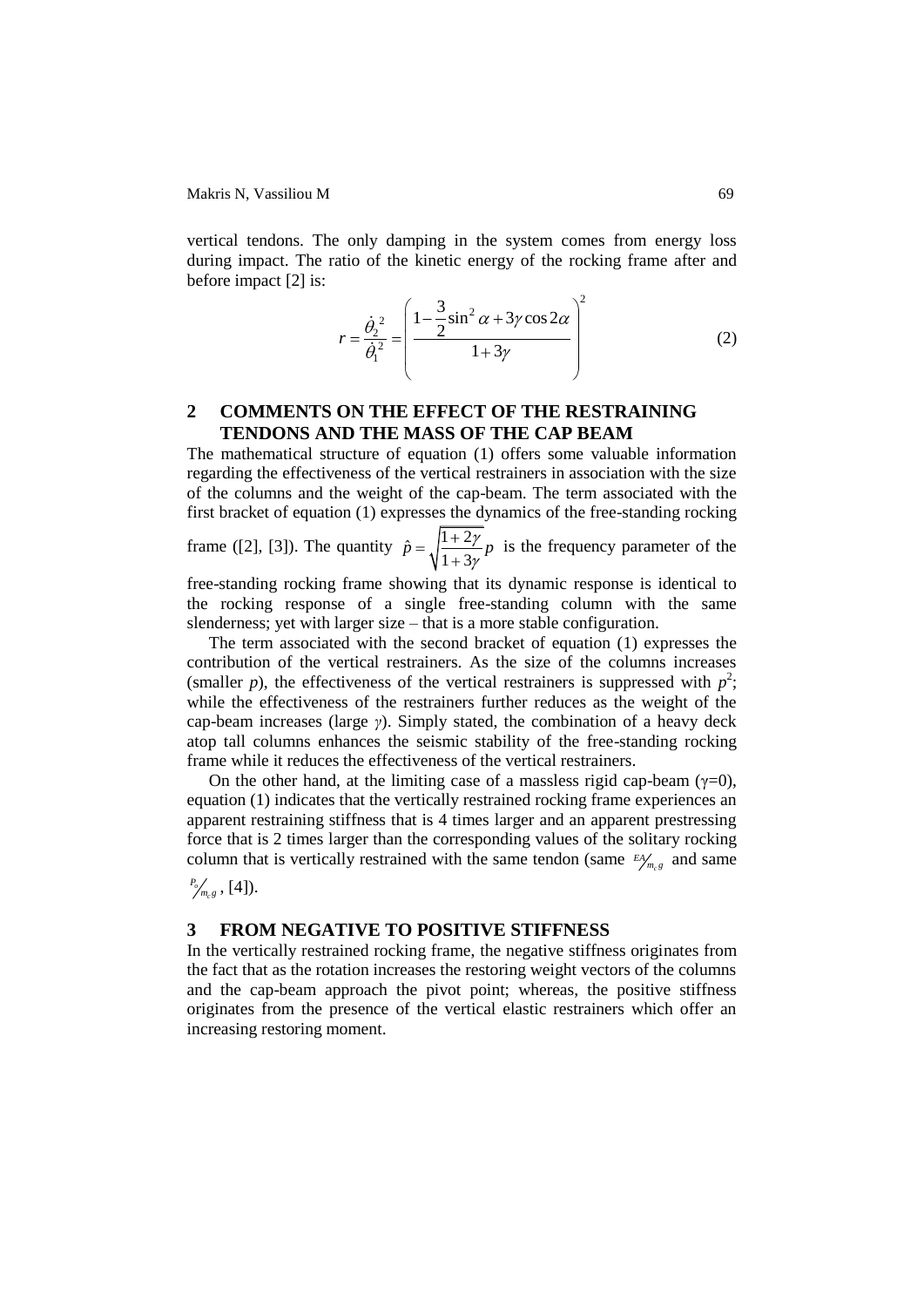Without loss of generality we concentrate in the case of positive rotations <br>  $\theta$  =  $m_c gR \left[ \sin \alpha - \theta + \frac{2}{1+2\gamma} \sin \alpha \sin \theta \left( \tan \alpha \frac{EA}{m_c g} + \frac{1}{\sqrt{2} \sqrt{1 - \cos \theta} m_c g} \right) \right]$  (3)

(θ(t) > 0). Equation (1) indicates that the rotation-dependent restoring moment is  
\n
$$
M \theta = m_c g R \left[ \sin \alpha - \theta + \frac{2}{1+2\gamma} \sin \alpha \sin \theta \left( \tan \alpha \frac{EA}{m_c g} + \frac{1}{\sqrt{2} \sqrt{1 - \cos \theta}} \frac{P_o}{m_c g} \right) \right]
$$
\n(3)

Figure 1 (bottom) plots the expression given by equation (3) for various values of the dimensionless elastic force *c EA*  $m_{c}g$ for a column with slenderness  $\alpha = 10^{\circ}$  Linearization of (3) gives:

$$
\frac{M}{m g R} = \sin \alpha \left[ 1 + \frac{2}{2\gamma + 1} \frac{P}{m g} + \theta \left( \frac{2}{2\gamma + 1} \tan \alpha \frac{EA}{mg} - \cot \alpha \right) \right]
$$
(4)

The factor of the rotation  $\theta$  in equation (4) is the stiffness of the system upon uplifting; and therefore, the condition for the linearized system to exhibit a positive stiffness is

$$
\frac{EA}{m_c g} > \left(\frac{1}{2} + \gamma\right) \frac{1}{\tan^2 \alpha} \tag{5}
$$

For instance, when  $\alpha = 10^{\circ}$ , according to expression (5) a vertically restrained rocking frame exhibits a positive stiffness if  $P_{m_c g} > 48.25$  for  $\gamma = 1$  and  $\mathbb{Z}_{m_c}^{\text{EA}}$  > 80.41 for *γ*=2. When inequality (5) becomes an equality the vertically restrained rocking column exhibits a rigid-plastic behavior without enclosing any area.

#### **4 ACCELERATION NEEDED TO INITIATE UPLIFT**

The minimum uplifting acceleration of the vertically restrained rocking frame is

$$
\ddot{u}_g^{\ \mu p} = g \tan \alpha \left( 1 + \frac{2}{2\gamma + 1} \frac{P_o}{m_c g} \right) \tag{6}
$$

Equation (6) indicates that as the ratio of the weight of the deck to the weight of the columns increases (larger  $\gamma = \frac{m_b}{N m_c}$  $\frac{m_b}{N_{m_c}}$ ), the effect of the prestressing force, *Po*, reduces and the uplift acceleration tends to that of the free-standing rocking frame, that is gtan $\alpha$  [2,3].

#### **5 ROCKING SPECTRA: SELF SIMILAR RESPONSE**

The pulse excitation shown as an insert in the subplots of Figure 2 is the well known symmetric Ricker wavelet given by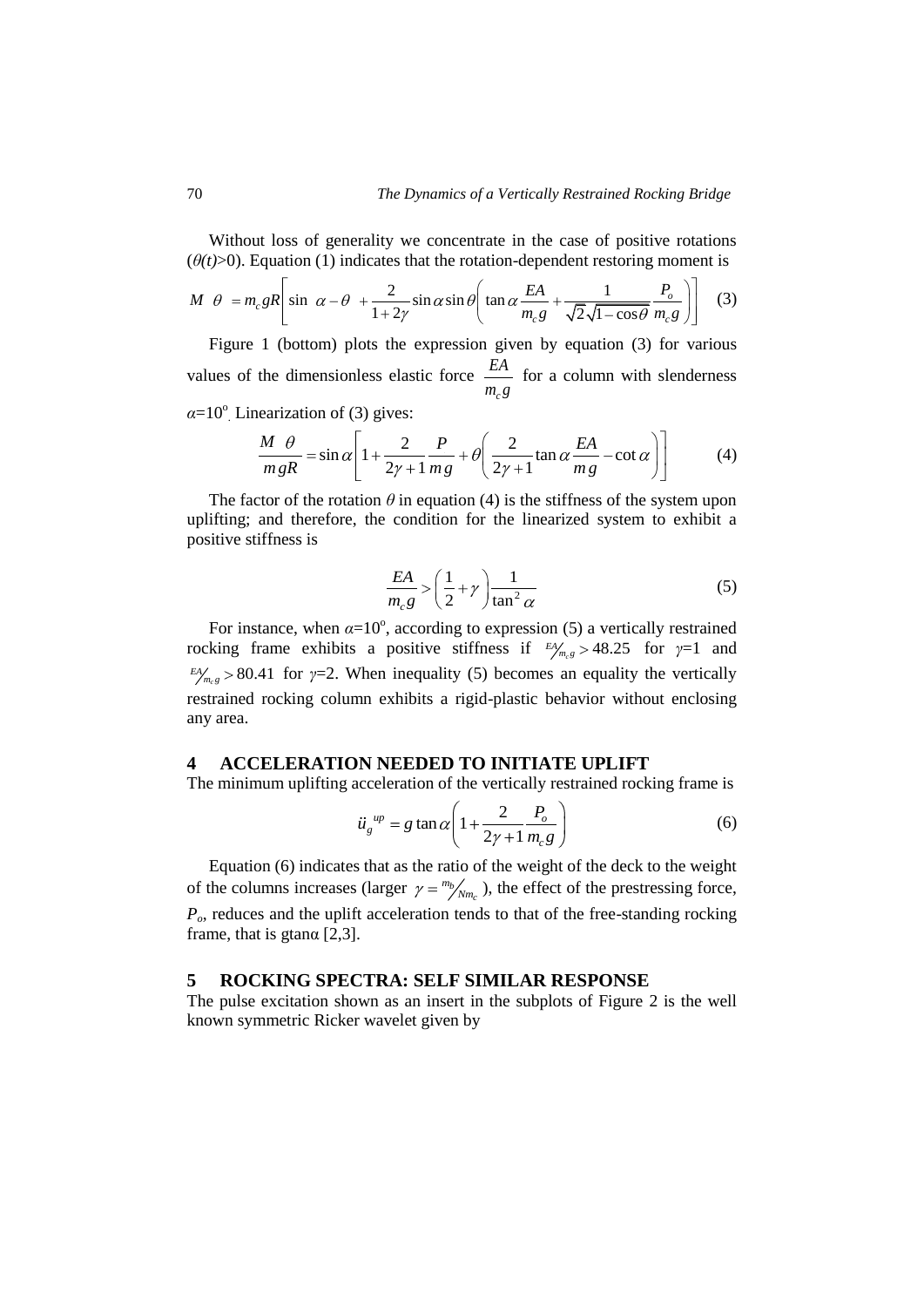Makris N, Vassiliou M 71

$$
\psi(t) = a_p (1 - \frac{2\pi^2 t^2}{T_p^2}) e^{-\frac{1}{2} \frac{2\pi^2 t^2}{T_p^2}}
$$
\n(7)

The first two terms in the right-hand-side of equation (1) express the response of the free standing rocking frame which is fully described by five independent dimensionless variables [2],  $\Pi_{\theta} = \theta$ ,  $\Pi_{\omega} = \omega_p/p$ ,  $\Pi_{\alpha} = \tan \alpha$ ,  $\Pi_{\gamma} = \gamma = m_b/\text{N}m_c$ ,  $\Pi_g = a_p/g$  where  $a_p$  and  $\omega_p = 2\pi/T_p$  is the acceleration amplitude and the cyclic frequency of the excitation pulse.

The contributions of the elasticity, *E* and the prestressing force of the tendon,  $P_o$ , are entering into equation (1) in a dimensionless form,  $\Pi_E = E A / m_c g$  and Π*P=Po/mcg*.

With the seven dimensionless Π-terms established, the dynamic response of the vertically restrained rocking frame can be expressed as



*Figure 2.* Rocking Spectra for different values of the dimensionless products  $\Pi_{g} = a_{p}/g$ ,  $\Pi_{E} = EA/m_{c}g$ and Πγ=γ when a vertically restrained rocking frame with columns having slenderness  $\alpha=10^{\circ}$  $(\Pi_{\alpha}=\tan\alpha=0.176)$  is subjected to a symmetric Ricker wavelet. In tall rocking frames (large values of  $\omega_p$ /p) the effect of the vertical restrainers is marginal.

#### **6 THE CONTINGENCY OF RESONANCE**

Equation (4) indicates that the linearized rotational stiffness of the vertically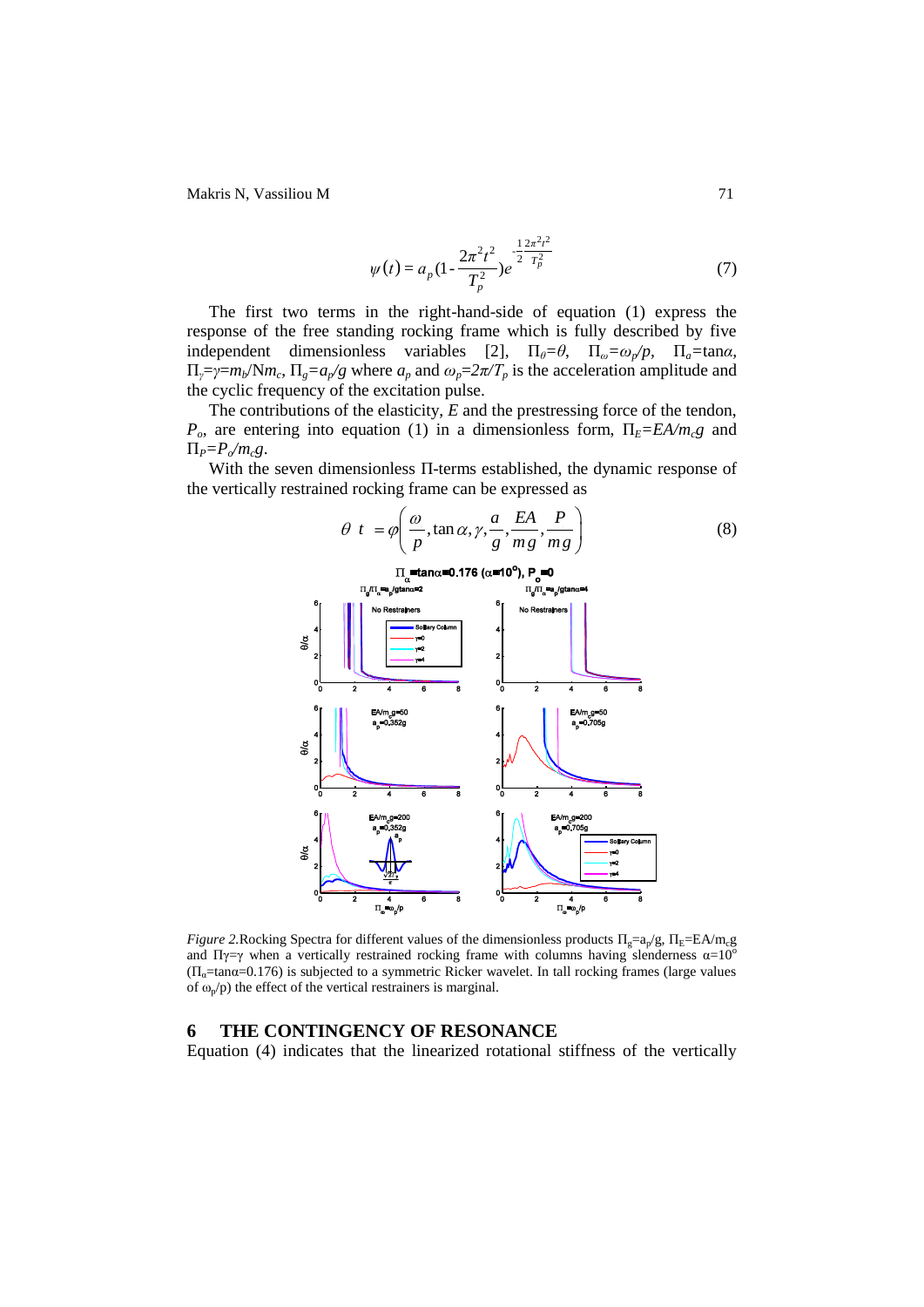restrained rocking column is given by

column is given by  
\n
$$
K_r = m_c g R \sin \alpha \left( \frac{2}{2\gamma + 1} \tan \alpha \frac{EA}{m_c g} - \frac{1}{\tan \alpha} \right)
$$
\n(9)

When  $\frac{EA}{m_c g}$  is sufficiently large and satisfies inequality (5),  $K_r$  is positive and upon uplifting (*θ≠0*) the rotational frequency of the vertically restrained rocking frame (see equation (20)) is (for sin $a \approx \tan \alpha$ )<br>  $a = \sqrt{\frac{1+2\gamma}{n}} n \sqrt{\frac{2}{1+2\alpha^2}}$ 

$$
\omega_r = \sqrt{\frac{1+2\gamma}{1+3\gamma}} p \sqrt{\frac{2}{2\gamma+1} \tan^2 \alpha \frac{EA}{m_c g} - 1}
$$
(10)

At resonance, 
$$
\omega_p = \omega_r
$$
 and this happens when  
\n
$$
\frac{\omega_p}{p} = \sqrt{\frac{1+2\gamma}{1+3\gamma}} \sqrt{\frac{2}{2\gamma+1} \tan^2 \alpha \frac{EA}{m_c g} - 1}
$$
\n(11)

Figure 2 shows rocking spectra of a vertically restrained rocking frame for two levels of the ground excitation  $(\Pi_{\alpha}/\Pi_{\alpha}=2)$  and 4) and three different values of the elasticity of the tendon (free-standing= $E A/m<sub>c</sub>g=0$ , 50 and 200) as the weight of the cap-beam (deck) increases (*γ*=0, 2 and 4). The ground excitation is the symmetric Ricker pulse expressed by equation (7). Clearly, as the weight of the cap-beam increases (larger *γ*), for a given value of the elasticity of the restrainers, the lateral stiffness of the rocking frame decreases (see eq. 4).

Figure 3 shows rocking spectra of a vertically restrained frame with slenderness  $\alpha = 10^{\circ}$  and  $\gamma = 4$  for different values of the dimensionless products  $\Pi$ *g*,  $\Pi$ <sub>*E*</sub> and  $\Pi$ <sub>p</sub> when subjected to a symmetric Ricker pulse. All plots show that at small values of  $\omega_p/p$  (rocking frames with short columns or long duration pulses), the vertically restrained frames exhibit large rotations-overturning; whereas, when the stiffness is positive, they exhibit the expected amplification in the neighborhood of resonance. On the other hand, as  $\omega_p/p$  increases(larger columns or shorter duration pulses) the response from all configurations reduces to a single curve showing that the effect of the vertical restrainers becomes marginal compared to the seismic resistance that originates from the mobilization of the rotational inertia of the columns.

At this point it is worth translating the dimensionless products of Figure 3 to physical quantities of typical bridges. First we consider 9.6m tall piers with width 2*b*=1.6m (*R*=4.87, *p*=1.23rad/s and tanα=1.6/9.6=0.166). These are typical dimensions of bridge piers of highway overpasses and other smaller bridges in Europe and the USA. Let us assume that this rocking frame with *p*=1.23rad/s, tan*α*=0.166 and *γ*=4 is excited by the Ricker pulse that approximates the strong 1992 Erzincan Turkey record  $(a_p=0.35g, T_p=1.44$ sec). This gives  $\Pi_{\omega} = \omega_p / p = 2\pi / pT_p = 3.54$ . Figure 3 (left) that is for  $a_p = 0.352g$ , shows that at  $\omega_p$ /p=3.54 the effects of the restrainers is marginal and that the free-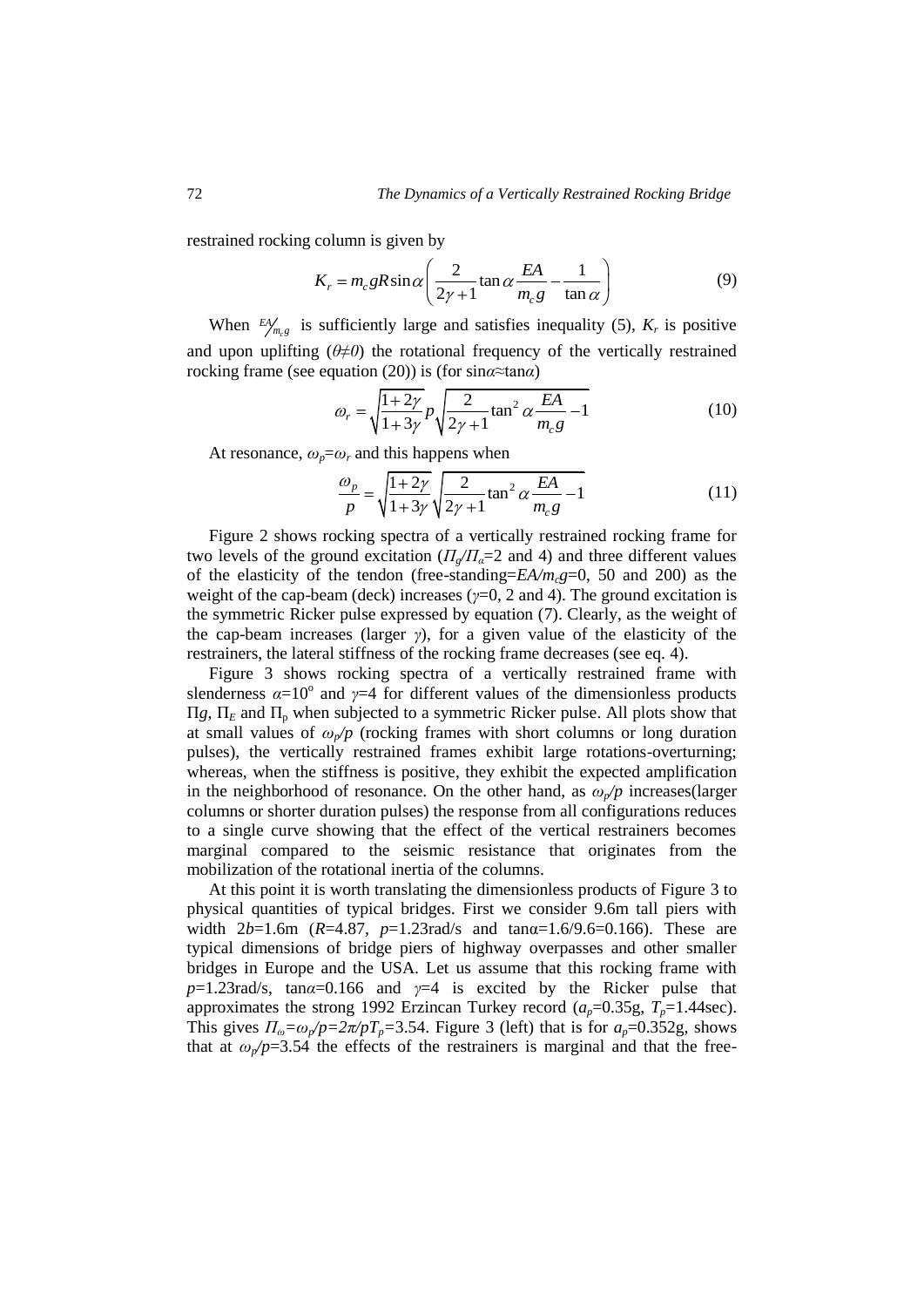standing rocking frame experiences approximately the same uplift as the vertically restrained rocking frame with *EA*=200*mcg*. Figure 3(center) indicates that when the acceleration amplitude of the 1.44s long Ricker pulse is increased to  $a_p=0.53g$  (that is a most strong excitation) the free-standing rocking frame is at the verge of overturning; however, its stability is appreciably enhanced even



*Figure 3.* Rocking spectra for different values of the dimensionless products.  $\Pi_g = a_p/g$ ,  $\Pi_E = EA/m_c g$ and  $\Pi_P = P_o/m_c g$  when the vertically restrained rocking frame with column slenderness  $\alpha = 10^{\circ}$  $(\Pi_{\alpha}$ =tan $\alpha$ =0.176) and  $\Pi_{\gamma}$ = $\gamma$ =4 is subjected to a symmetric Ricker wavelet. For values of  $\Pi$ ω=ω<sub>p</sub>/p>4, the response of the free standing rocking frame is essentially identical to the response of the restrained frame showing that for tall rocking frames the effect of the vertical restrainers is marginal.

with the use of relative flexible restrainers (say  $EA = 50m<sub>c</sub>g$ ) which maintains a negative lateral stiffness

We now consider a 24m tall bridge pier with 2*b*=4.0m (R=12.17m, p=0.778rad/s and tan*α*=4/24=0.166). Such tall piers are common in valley bridges. Let us again assume that this rocking frame with *p*=0.778rad/s,  $\tan \alpha = 0.166$  and  $\gamma = 4$  is excited by a Ricker pulse with  $a_p = 0.35g$  and  $T_p = 1.44s$ . This gives  $\Pi_{\omega} = \omega_p / p = 2\pi / pT_p = 5.61$ . For such value of  $\omega_p / p$ , the free standing rocking frame with  $(24m)\times(4m)$  piers survives the 1.44s long acceleration pulse even when its acceleration amplitude is as high as  $a_p=0.705g$  as shown in Figure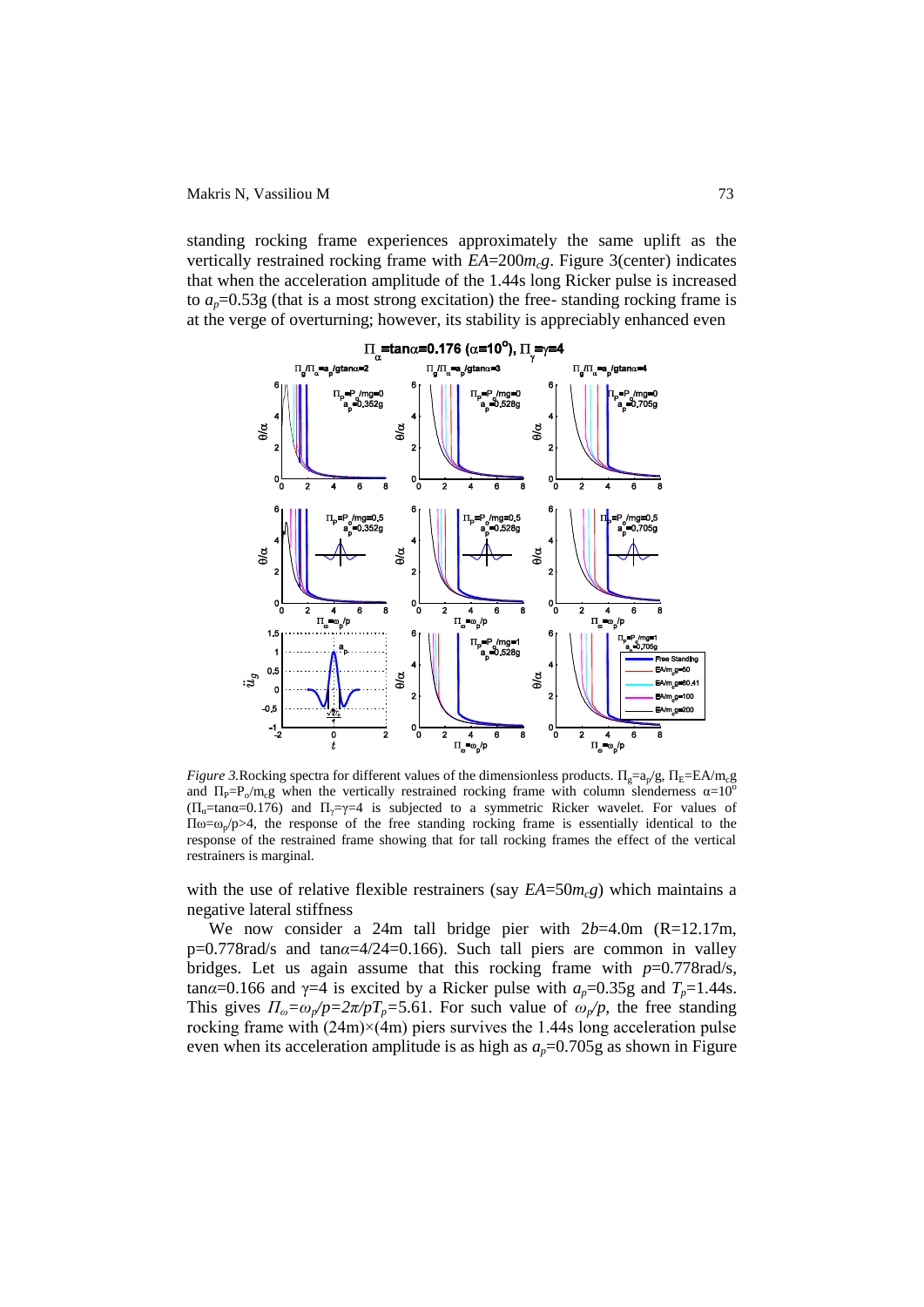3 (right). The main conclusion that emerges from Figure 3 is that as the size of the columns (or the frequency of the excitation) increases, the effect of the vertical restrainers becomes immaterial given that most of the seismic resistance originates from the mobilization of the rotational inertia of the columns.

#### **7 CONCLUSIONS**

This paper investigates the rocking response and stability analysis of an array of slender columns caped with a rigid beam which are vertically restrained with elastic prestressed tendons that pass through the center lines of the columns. While the lateral stiffness of a free standing rocking frame is negative, the lateral stiffness of a vertically restrained rocking frame can be anywhere from negative to positive depending on the axial stiffness of the restraining tendons.

The paper shows that the restraining tendons are effective in suppressing the response of rocking frames with small columns when subjected to long period excitations. As the size of the columns, the frequency of the excitation or the weight of the cap beam increases, the vertical restraining tendons become immaterial given that most of the seismic resistance of tall rocking frames originates primarily from the mobilization of the rotational inertia of their columns.

The paper shows that for up to medium-size rocking frames, where the concept of vertical restrainers may be attractive there is engineering merit for the vertical tendons to be flexible enough so that the overall lateral stiffness of the rocking frame remains negative. In this way, the pivot points are not overloaded with high compressive forces; while at the same time the rocking structure enjoys ample seismic stability by avoiding resonance.

#### **ACKNOWLEDGEMNT**

This work was funded by the research project "Seismo-Rock Bridge" with grant No 2295 which is implemented under the "ARISTEIA" action of the "OPERATIONAL PROGRAMME EDUCATION AND LIFELONG LEARNING" and is co-funded by the European Social Fund (ESF) and Greek National Resources.

#### **REFERENCES**

- [1] Mander, J. B., & Cheng, C. T. (1997). Seismic resistance of bridge piers based on damage avoidance design. *Technical Report NCEER*, *97*.
- [2] Makris, N. and Vassiliou, M. F. (2013), Planar rocking response and stability analysis of an array of free-standing columns capped with a freely supported rigid beam. Earthquake Engng. Struct. Dyn., 42: 431–449
- [3] Makris, N., & Vassiliou, M. F. (2014). Are some top-heavy structures more stable? *Journal of Structural Engineering* ASCE (in press)